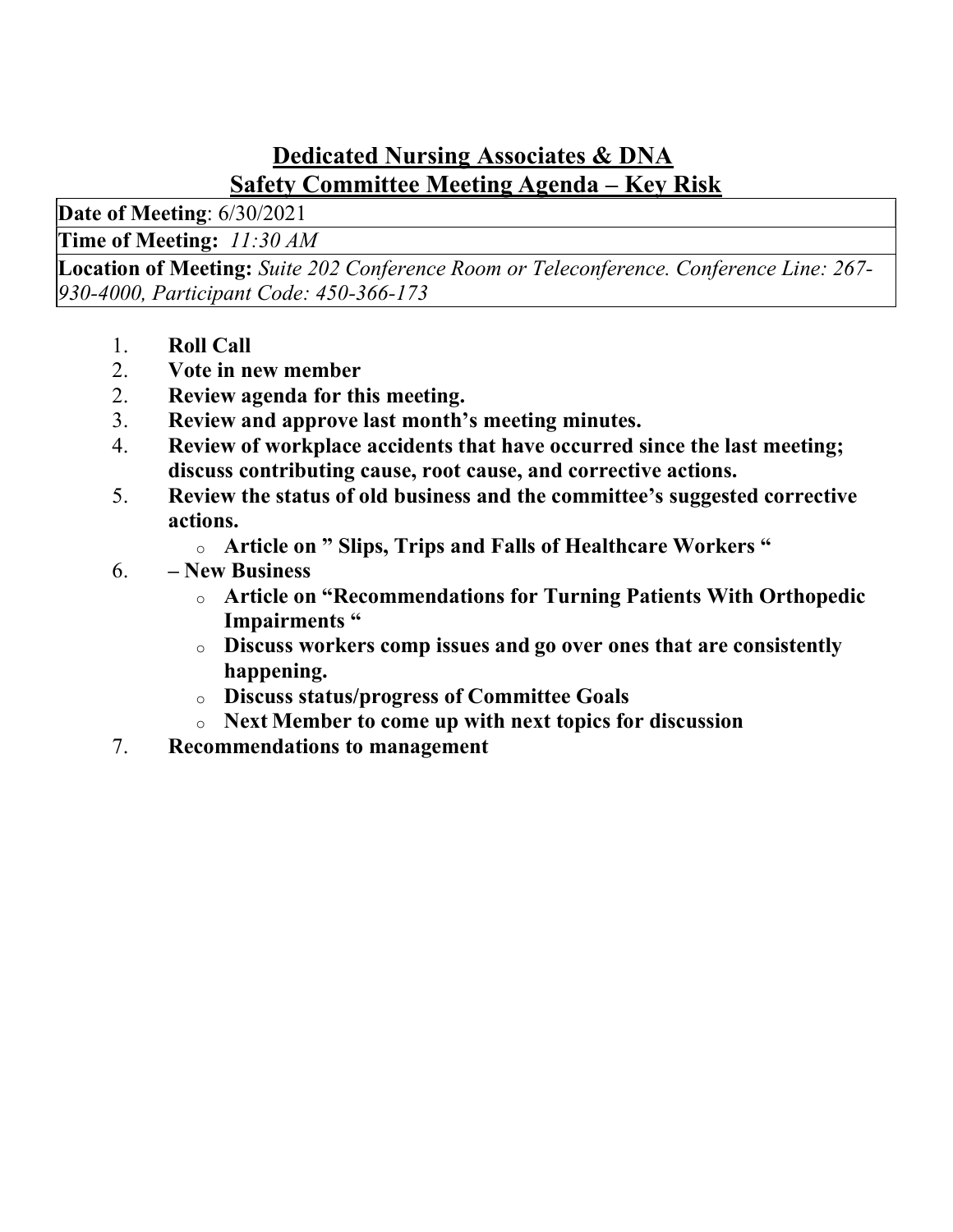# Dedicated Nursing Associates & DNA  Safety Committee Agenda

| Meeting         | Time meeting started: $ 11:30 \text{ AM} $ |  |
|-----------------|--------------------------------------------|--|
| Date: 6/30/2021 |                                            |  |

| <b>Meeting Chairperson:</b> |  |
|-----------------------------|--|
| <b>Danielle Reilly</b>      |  |

| Present                   | Absent          |
|---------------------------|-----------------|
| <b>Ashton Hamer</b>       | Chris Young     |
| Cassie Angelone           | Melissa Spagnol |
| Heidi Zedlar              |                 |
| Christina Zappa           |                 |
| Danielle Reilly (Virtual) |                 |
| Ashley Lee (Virtual)      |                 |
| Nikki Raveling (Virtual)  |                 |
|                           |                 |
|                           |                 |
|                           |                 |
|                           |                 |
|                           |                 |
|                           |                 |
|                           |                 |
|                           |                 |

| Agenda for today's meeting was reviewed by all members: |  | Yes No |  |
|---------------------------------------------------------|--|--------|--|
|                                                         |  |        |  |

Previous meeting minutes from  $(5/2021)$  were read and approved:  $Yes$  No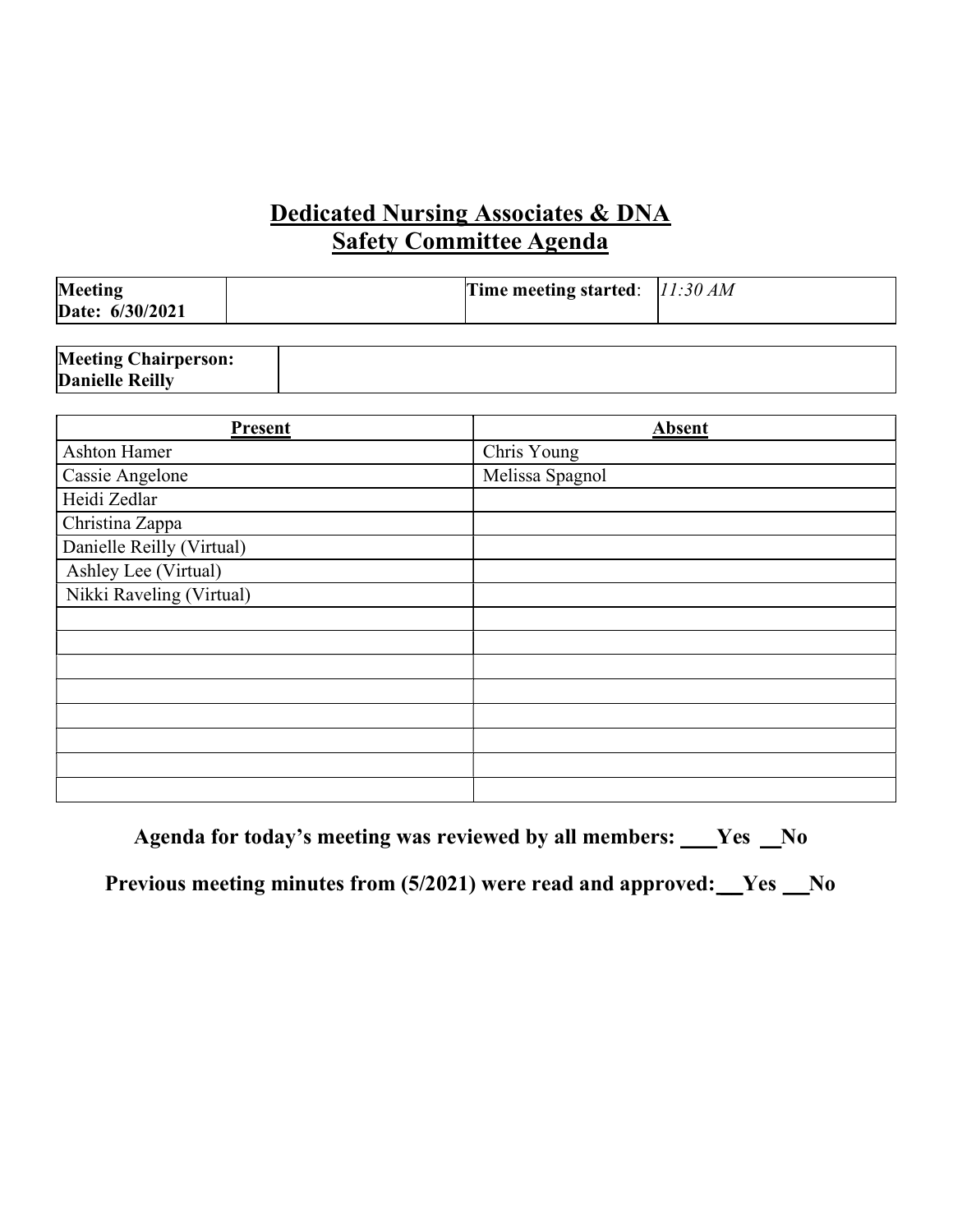#### Review of Accidents/Incidents Since the Last Meeting (employee, non-employee, vehicle accidents, near misses, property, & other)

| <b>Date</b> | <b>Injury Causation</b><br>(Description)                                                                                                                                                                                     | <b>Assignment</b><br>/Facility                                 | <b>Injured Body</b><br>Part (Body Part, | <b>Follow Up</b><br>(Communication,                                     | Recommended<br>Corrective<br><b>Action</b>                                    | <b>Is Claim</b><br><b>Ongoing?</b>                 |
|-------------|------------------------------------------------------------------------------------------------------------------------------------------------------------------------------------------------------------------------------|----------------------------------------------------------------|-----------------------------------------|-------------------------------------------------------------------------|-------------------------------------------------------------------------------|----------------------------------------------------|
|             |                                                                                                                                                                                                                              |                                                                | Left/Right,<br>Lower/Upper)             | <b>Contact Facility,</b><br>Treatment,                                  |                                                                               | <b>Current</b><br>Outcome                          |
| 6/7/21      | The IW confronted<br>a combative patient<br>who had a butter                                                                                                                                                                 | Per Diem<br><b>Vestral Park</b>                                | Back and L Leg                          | Education, etc.)<br><b>Emailed Education</b><br>on Combative<br>Patient | Facility should<br>have de-<br>escalation policy                              | Closed<br>Signed                                   |
|             | knife. The IW used<br>a pillow to grab the<br>patient's hand.<br>During this<br>process, the IW's<br>back and leg began<br>to hurt.                                                                                          | Rehabilitati<br>on and<br>Nursing<br>Center<br>Nursing<br>Home |                                         | Acknowledgment<br>Received 6/15/2021                                    | and normally the<br>employee<br>should follow<br>the de-escalation<br>policy. | Refusal of<br>Treatment                            |
| 6/9/21      | The IW came into<br>the patient's room<br>while they were<br>confused and trying<br>to get out of bed.<br>The IW assisted<br>with repositioning<br>the patient back<br>into the bed. They<br>notice pain after<br>assisting. | Contract<br>Wellbridge<br>of Novi<br>Nursing<br>Home           | L Shoulder<br>Lower Back                | <b>Emailed Education</b><br>on Safe Patient<br>Handling                 | Have branch<br>assist with<br>getting<br>acknowledgeme<br>nt of education.    | Open<br>Restrictions<br>Follow Up<br>appt 6/28/21  |
| 6/15/21     | A resident began to<br>trip and fall the IW<br>went to assist the<br>resident. The IW<br>then tripped on the<br>resident's walker<br>and rolled their<br>ankle.                                                              | Per Diem<br>Thrive at<br>Jones Farm<br>Assisted<br>Living      | R Ankle/Foot                            | <b>Emailed Education</b><br>on Slips, Trips and<br>Falls                | Awareness of<br>surroundings.                                                 | Closed<br><b>Full Duty</b><br>Release<br>6/17/2021 |
| 6/16/21     | The IW reached for<br>a wash basin that<br>was on a window<br>seal and knocked<br>over a footboard<br>that was being<br>stored on the                                                                                        | Per Diem<br>Baldwin<br><b>Health Care</b><br>Nursing<br>Home   | L Shin                                  | <b>Emailed Education</b><br>on Awareness of<br>Surroundings             | Just continue to<br>be aware of<br>surroundings.                              | Closed<br>Full Duty<br>Release<br>6/21/21          |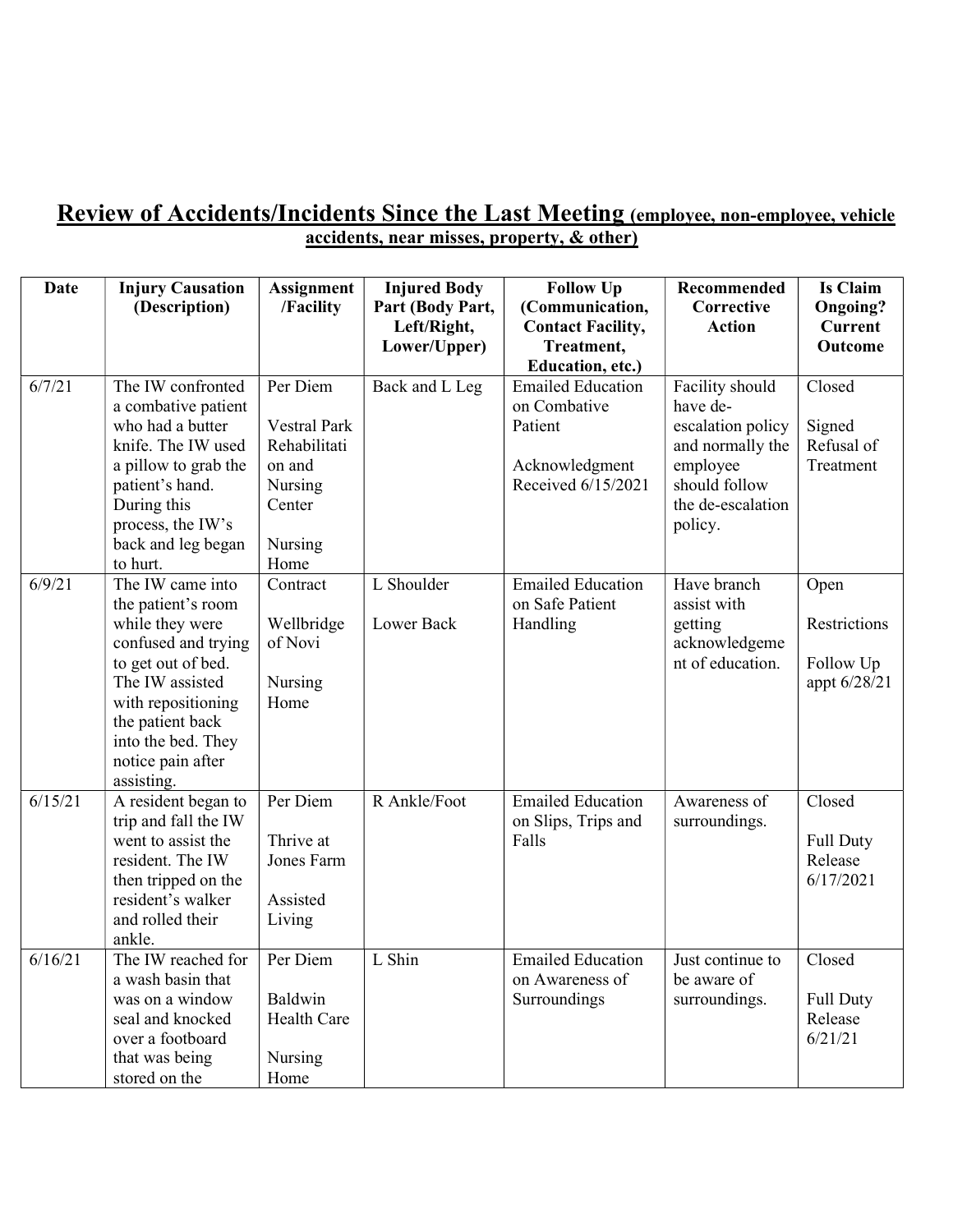|         | radiator. The board                                                                                                                                                                                                                                                                                                                    |                                                                         |               |                                                                                                                                  |                                                                                                                                                                                                           |                                                     |
|---------|----------------------------------------------------------------------------------------------------------------------------------------------------------------------------------------------------------------------------------------------------------------------------------------------------------------------------------------|-------------------------------------------------------------------------|---------------|----------------------------------------------------------------------------------------------------------------------------------|-----------------------------------------------------------------------------------------------------------------------------------------------------------------------------------------------------------|-----------------------------------------------------|
|         | struck their leg.                                                                                                                                                                                                                                                                                                                      |                                                                         |               |                                                                                                                                  |                                                                                                                                                                                                           |                                                     |
| 6/17/21 | The caregiver was<br>rolling a 2-assist<br>resident in bed<br>alone to change<br>them. The CG did<br>ask for assistance,<br>but the aide had<br>lifting restrictions.<br>After the CG began<br>to feel lower<br>pressure in their<br>abdomen. The CG<br>is 31 weeks<br>pregnant and<br>thought they were<br>going into early<br>labor. | Contract<br>Canterbury<br>On the Lake<br>Retirement<br>Home             | Lower Abdomen | <b>Emailed Education</b><br>on Safe Lifting                                                                                      | If the aide had<br>lifting<br>restrictions,<br>there had to be<br>another facility<br>employee (LPN,<br>RN, etc.) on the<br>floor/unit to<br>assist with<br>lifting especially<br>with being<br>pregnant. | Closed<br><b>Fully Duty</b><br>Release<br>6/17/2021 |
| 6/20/21 | The IW was<br>assisting a resident<br>with changing. The<br>resident punched<br>them one time in<br>the stomach w/o<br>warning. The IW<br>was able to calm<br>the resident down<br>and complete the<br>care of the resident.                                                                                                           | Contract<br>The Village<br>at Morrisons<br>Cove<br>Retirement<br>Home   | Abdomen       | <b>Emailed Education</b><br>on Combative<br>Patients                                                                             | No additional<br>action is<br>recommended                                                                                                                                                                 | Closed<br>Signed<br>Refusal of<br>Treatment         |
| 6/22/21 | The IW was<br>changing a resident<br>with the assistance<br>of another CNA.<br>The resident was<br>rolled towards the<br>IW and the resident<br>was pushing<br>against a side table<br>and the IW. The<br>IW stated their<br>back began to hurt.                                                                                       | Per Diem<br><b>Oak Forest</b><br>Health and<br>Rehab<br>Nursing<br>Home | Lower Back    | <b>Emailed Education</b><br>on Safe Lifting                                                                                      | Not allowed to<br>push against the<br>employee but<br>rather put their<br>hands on the<br>side reel.<br>Unsure of<br>employee's<br>thought<br>process/intentio<br>ns.                                     | Closed<br>Signed<br>Refusal of<br>Treatment         |
| 6/26/21 | The IW was<br>assisting w/ turning<br>a patient in bed.<br>The patient moved<br>unexpectedly and<br>became resistant to<br>care.                                                                                                                                                                                                       | Contract<br>Brunswick<br>Health &<br>Rehab<br>Center                    | R Shoulder    | <b>Emailed Education</b><br>on Safe Patient<br>Handling & Patient<br><b>Handling Guidelines</b><br>for Uncooperative<br>Patients | No further<br>corrective action<br>recommended                                                                                                                                                            | Closed<br>Signed<br>Refusal of<br>Treatment         |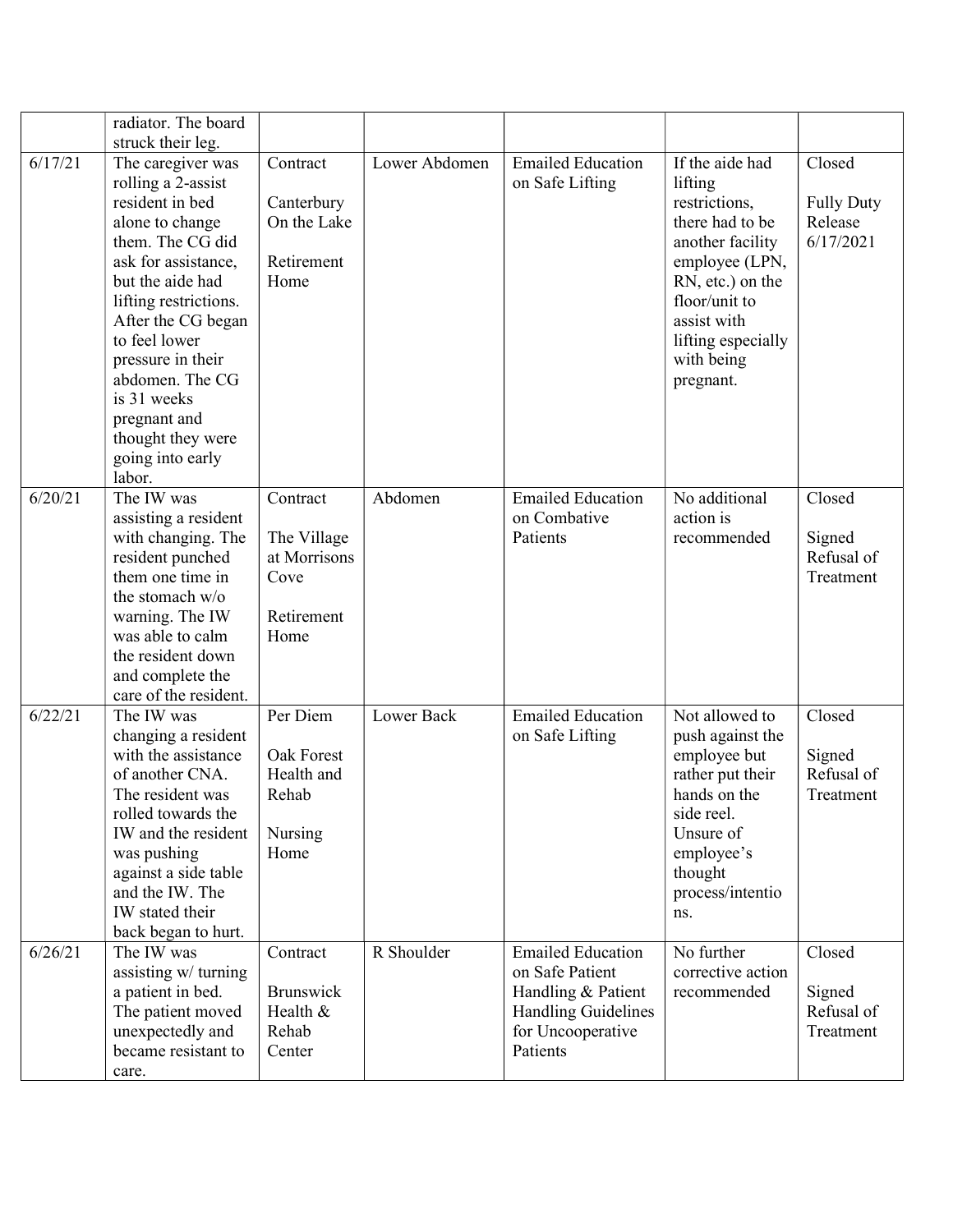|  | $\sim$ $\sim$                             |  |  |
|--|-------------------------------------------|--|--|
|  | $\alpha$ n<br>$\sim$ 40 $^{\circ}$<br>--- |  |  |

# Status / Progress of Uncompleted Old Business

| <b>Old Business Item:</b>                              | <b>Updates:</b>         |
|--------------------------------------------------------|-------------------------|
| Slips. Trips and Falls of<br><b>Healthcare Workers</b> | Uploaded to DNA Website |
|                                                        |                         |
|                                                        |                         |

# New Business (Round Table Discussion)

| <b>Committee Member</b><br>Name: | <b>Topic / Hazard Identified:</b>                                                   | <b>Responsibility Assigned To Whom &amp;</b><br><b>Action To Be Taken:</b> |
|----------------------------------|-------------------------------------------------------------------------------------|----------------------------------------------------------------------------|
| Group                            | Discuss new incidents                                                               |                                                                            |
| Group                            | Article on: "Recommendations for Turning"<br>Patients with Orthopedic Impairments " |                                                                            |
| Group                            | <b>Update on Goals</b>                                                              |                                                                            |
|                                  |                                                                                     |                                                                            |

# Status/Progress on Committee Goals

| Goal:                    | <b>Updates/Action to be taken:</b>                                        |
|--------------------------|---------------------------------------------------------------------------|
| ReEmployAbility          | Looking at a potential submission to ReEmployAbility of an ongoing injury |
|                          | claim. Will be reevaluating after next follow up appointment.             |
| <b>Transitional Duty</b> | Christina waiting on Executive Team review and approval of contract       |
|                          | addendums. All other documents are completed and ready to be used.        |